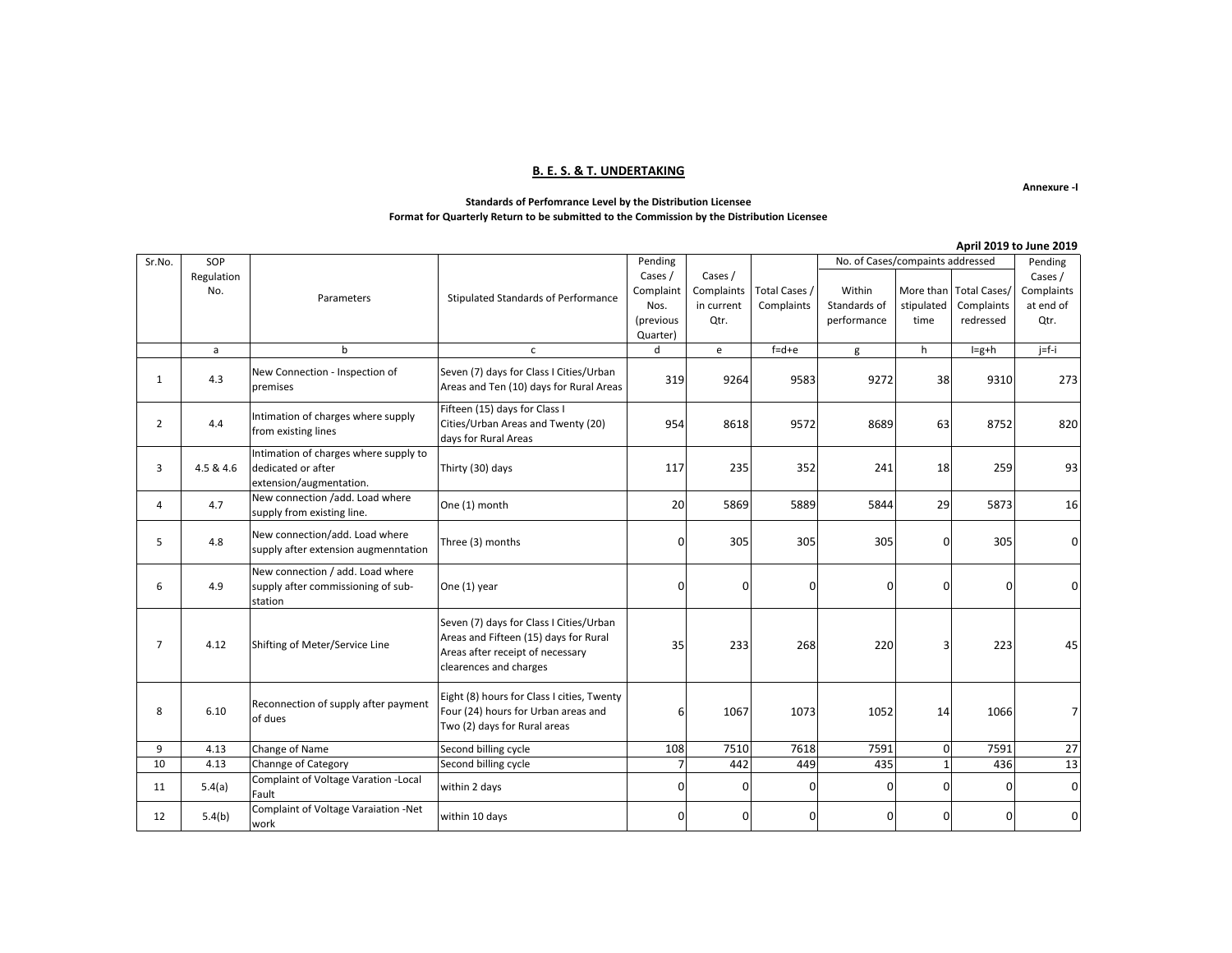**Annexure -I**

#### **Standards of Perfomrance Level by the Distribution Licensee Format for Quarterly Return to be submitted to the Commission by the Distribution Licensee**

|        |            |                                                                      |                                                  |                                             |               |             |              |                        |             | April 2019 to June 2019 |
|--------|------------|----------------------------------------------------------------------|--------------------------------------------------|---------------------------------------------|---------------|-------------|--------------|------------------------|-------------|-------------------------|
| Sr.No. | SOP        |                                                                      |                                                  | No. of Cases/compaints addressed<br>Pending |               |             |              |                        |             | Pending                 |
|        | Regulation |                                                                      |                                                  | Cases /                                     | Cases /       |             |              |                        |             | Cases /                 |
| No.    | Parameters | Stipulated Standards of Performance                                  | Complaint                                        | Complaints                                  | Total Cases / | Within      |              | More than Total Cases/ | Complaints  |                         |
|        |            |                                                                      |                                                  | Nos.                                        | in current    | Complaints  | Standards of | stipulated             | Complaints  | at end of               |
|        |            |                                                                      |                                                  | (previous                                   | Qtr.          |             | performance  | time                   | redressed   | Qtr.                    |
|        |            |                                                                      |                                                  | Quarter)                                    |               |             |              |                        |             |                         |
|        | a          | h                                                                    | $\mathsf{C}$                                     | $\mathbf d$                                 | e             | $f = d + e$ | g            | h                      | $I = g + h$ | $i = f - i$             |
| 13     | 5.4(c)     | Complaints of Voltage Variation -<br>Expansion/augmentation required | within 120 days                                  | 0                                           | 0             |             |              | n                      | ŋ           |                         |
|        |            |                                                                      | Three (3) hours for Class I cities, Four         |                                             |               |             |              |                        |             |                         |
| 14     | 6.1        | Fuse off call                                                        | (4) hours for Urban areas and Eighteen           | q                                           | 17917         | 17926       | 17863        | 63                     | 17926       |                         |
|        |            |                                                                      | (18) hours for Rural areas                       |                                             |               |             |              |                        |             |                         |
|        |            |                                                                      | Four (4) hours for Class I cities, Six (6)       |                                             |               |             |              |                        |             |                         |
| 15     | 6.2        | Break down of Over head Line                                         | hours for Urban areas and Twenty Four            | O                                           | 0             | $\Omega$    | n            |                        | 0           |                         |
|        |            |                                                                      | (24) hours for Rural areas                       |                                             |               |             |              |                        |             |                         |
|        |            |                                                                      |                                                  |                                             |               |             |              |                        |             |                         |
|        |            |                                                                      | Eight (8) hours for Class I cities,              |                                             |               |             |              |                        |             |                         |
| 16     | 6.3        | Underground Cable fault                                              | Eighteen (18) hours for Urban areas              | O                                           | 2075          | 2075        | 2032         | 43                     | 2075        |                         |
|        |            |                                                                      | and Forty Eight (48) hours for Rural             |                                             |               |             |              |                        |             |                         |
|        |            |                                                                      | areas<br>Eighteen (18) hours for Class I cities, |                                             |               |             |              |                        |             |                         |
|        |            |                                                                      | Twenty Four (24) hours for Urban areas           |                                             |               |             |              |                        |             |                         |
| 17     | 6.4        | <b>Transformer failure</b>                                           | and Forty Eight (48) hours for Rural             | $\Omega$                                    |               |             |              |                        |             |                         |
|        |            |                                                                      | areas                                            |                                             |               |             |              |                        |             |                         |
| 18     | 7.2        | <b>Meter Reading</b>                                                 | Once in every two months                         | 4501                                        | 3083997       | 3088498     | 3084955      | 3543                   | 3088498     |                         |
| 19     | 7.3        | Replacement of Faulty Meter                                          | Within subsequent billing cycle                  | 2396                                        | 9859          | 12255       | 10342        | $\Omega$               | 10342       | 1913                    |
|        |            |                                                                      | Eighteen (18) hours for Class I cities,          |                                             |               |             |              |                        |             |                         |
|        |            |                                                                      | Twenty Four (24) hours for Urban areas           |                                             |               |             |              |                        |             |                         |
| 20     | 7.4        | Replacement of Burnt Meter                                           | and Forty Eight (48) hours for Rural             | $\Omega$                                    | 757           | 757         | 757          |                        | 757         |                         |
|        |            |                                                                      | areas                                            |                                             |               |             |              |                        |             |                         |
| 21     | 7.6,7.7    | <b>Billing Complaint</b>                                             | During subsequent billing cycle                  | 3240                                        | 2539          | 5779        | 2551         | 200                    | 2751        | 3028                    |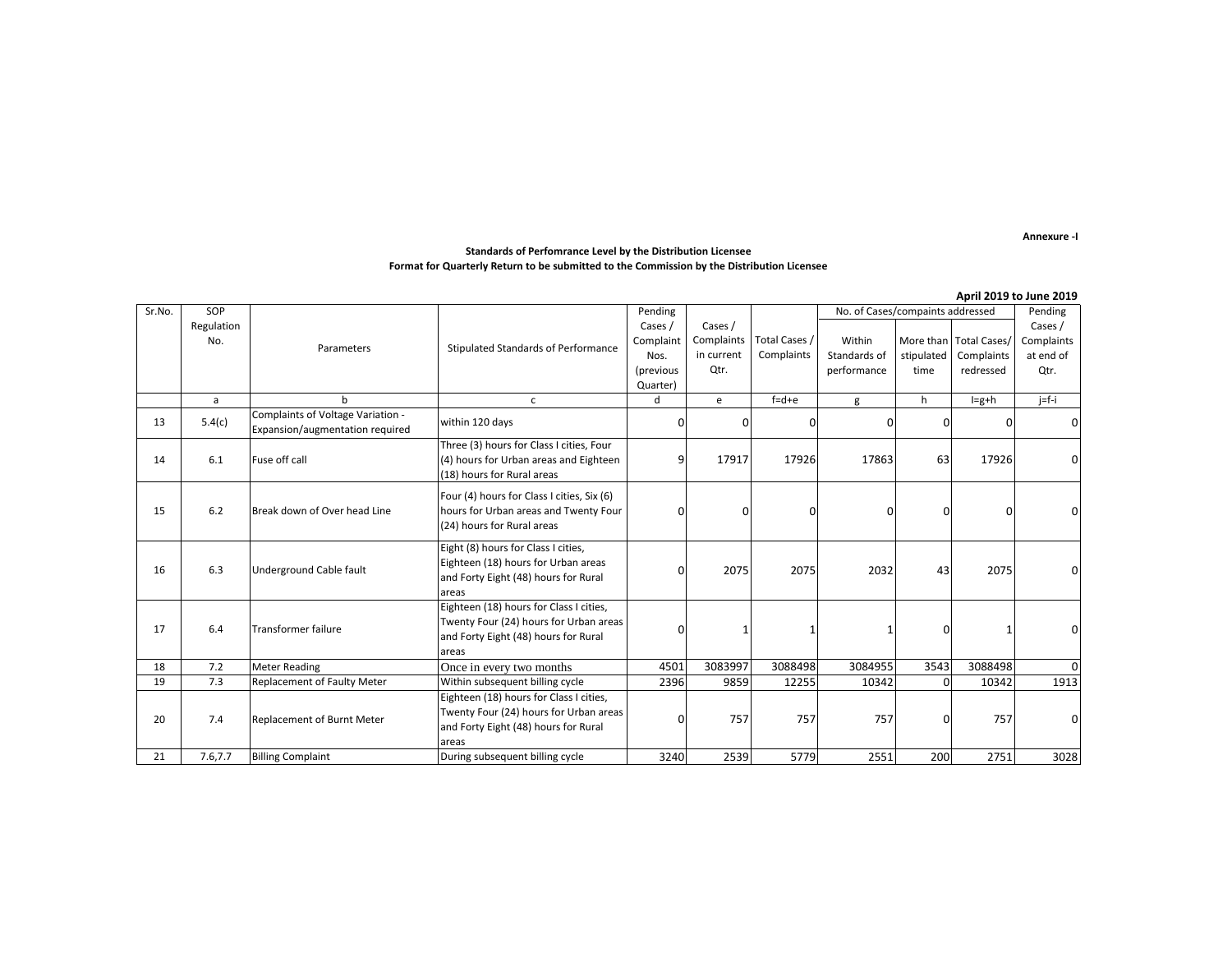## **B. E. S. & T. UNDERTAKING**

Annexure -II

Report of individual compolaints where Compensation has been paid

Format for quarterly return to be submitted to the Commissionby the Distribution Licensee

### **April 2019 to June 2019**

| Sr.N<br>о.   | Complaint<br>No. | Date of filing<br>complaint | Consumer No.   | Name and<br>address of<br>Consumer | Nature of<br>Complaint | Reference<br>Standard of<br>Performance | Amount of<br>Compensation<br>(Rs) | Date of payment<br>of Compensation<br>(DD/MM/YYYY) |
|--------------|------------------|-----------------------------|----------------|------------------------------------|------------------------|-----------------------------------------|-----------------------------------|----------------------------------------------------|
| $\mathbf{1}$ | $\overline{2}$   | 3                           | $\overline{4}$ | 5                                  | 6                      | $\overline{7}$                          | 8                                 | 9                                                  |
| 2            |                  |                             |                |                                    |                        |                                         |                                   |                                                    |
| 3            |                  |                             |                |                                    |                        |                                         |                                   |                                                    |
| 4            |                  |                             |                |                                    | nil                    |                                         |                                   |                                                    |
| 5            |                  |                             |                |                                    |                        |                                         |                                   |                                                    |
| 6            |                  |                             |                |                                    |                        |                                         |                                   |                                                    |
| 7            |                  |                             |                |                                    |                        |                                         |                                   |                                                    |

NOTE -The report shall be prepared as per category of item for which the compensation is paid for non-observance of Standards of Performance